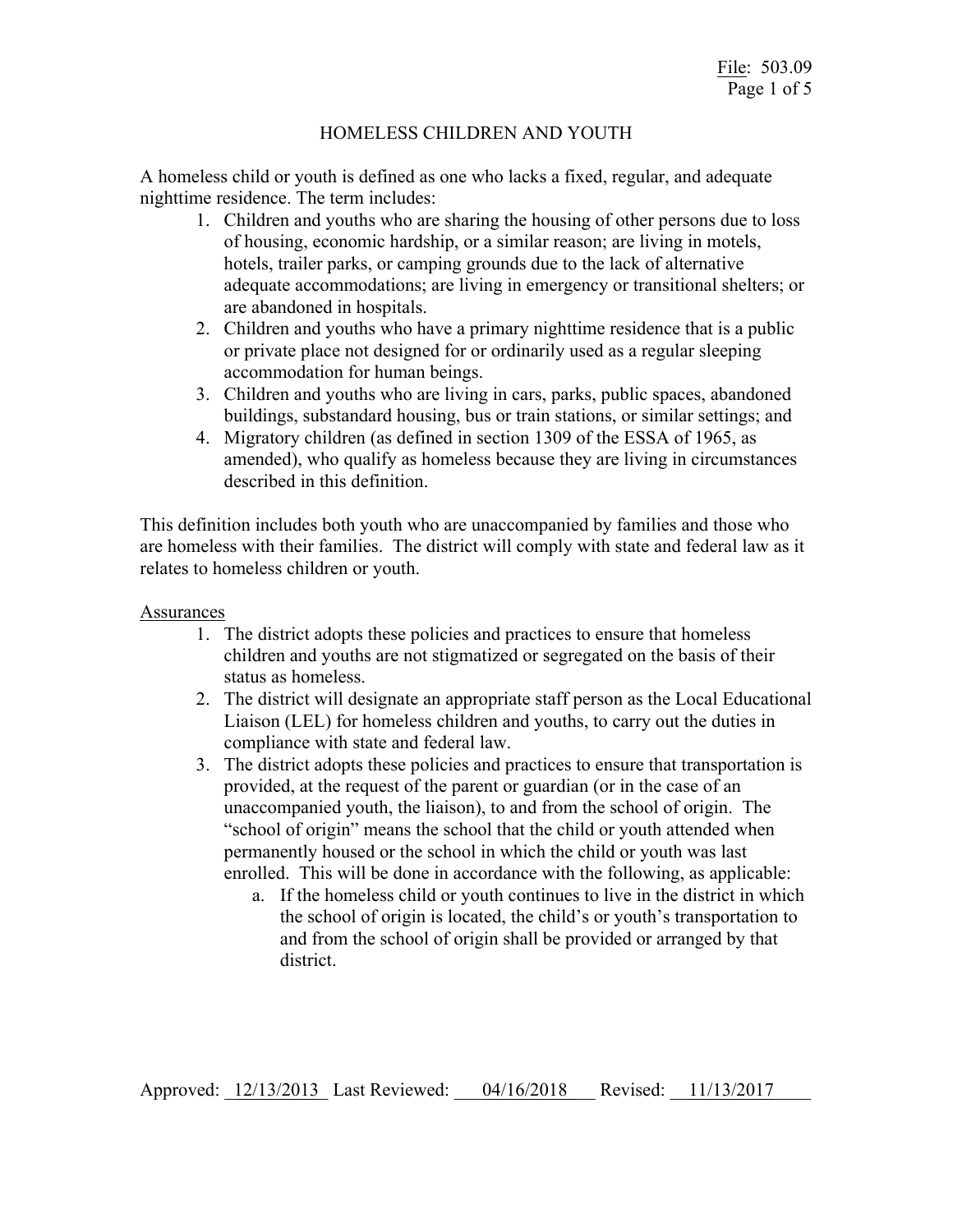b. If the homeless child's or youth's living arrangements in the district served by the school of origin terminate and the child or youth, though continuing his or her education in the school of origin, begins living in an area served by another district, the school of origin and the local district in which the homeless child or youth is living shall agree upon a method to apportion the responsibility and costs for providing the child with transportation to and from the school of origin. If the two districts are unable to agree upon such method, the responsibility and costs for transportation shall be shared equally.

Comparable Services: Each homeless child or youth shall be provided services comparable to those offered to other students in the school in which the child is placed including transportation services, educational programs for children with disabilities and students with limited English proficiency, educational services for which the child or youth meets the eligibility criteria, such as Title I, school nutrition programs, programs in vocational and technical education, and programs for gifted and talented students.

Local Educational Liaison: The Superintendent shall serve as the district's Local Educational Liaison who will serve in tracking, monitoring and coordinating programs and activities for these children. The identity and duties of the LEL shall annually be provided to the NDE, school staff, providers and advocates of services to homeless persons, and to homeless students.

- 1. In general, the LEL shall coordinate:
	- a. the provision of services with local social services agencies, the NDE Homeless Education Liaison, community and school personnel, and other agencies or programs providing education, social and related services to homeless children and youths and their families; and
	- b. with other local educational agencies on interdistrict issues, such as transportation or transfer of school records.
- 2. Coordination purpose The coordination shall be designed to:
	- c. ensure that homeless children and youths have access and reasonable proximity, to available education and related support services; and
	- d. raise the awareness of school personnel and service providers of the effects of short-term stays in a shelter and other challenges associated with homelessness.
- 3. The LEL shall receive appropriate time and training to carry out the duties required by law and this policy, and ensure that:
	- e. homeless children and youths are identified by school personnel and through coordination activities with other entities and agencies;
	- f. homeless children and youths enroll in schools of the district, which includes attending classes and participating fully in school activities, and have a full and equal opportunity to meet the same challenging State academic standards as other children and youths;
	- g. homeless families, children, and youths receive educational services for which such families, children, and youths are eligible, and referrals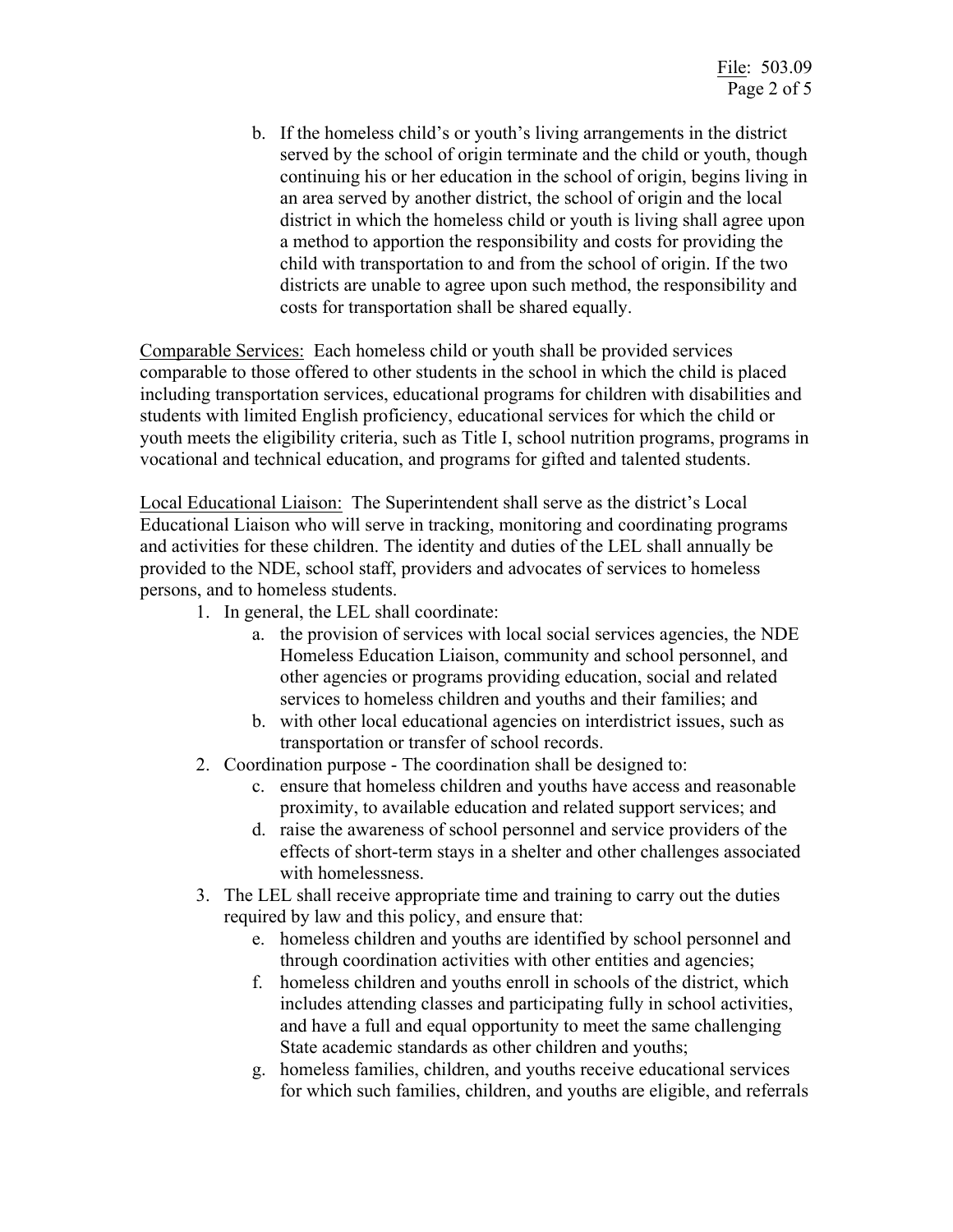to health care services, dental services, mental health services, and other appropriate services;

- h. the parents or guardians of homeless children and youths are informed of the educational and related opportunities available to their children and are provided with meaningful opportunities to participate in the education of their children;
- i. receive individualized counseling from counselors to prepare and improve their readiness for college, including college selection, application, financial aid, and on-campus supports;
- j. unaccompanied youths are informed of their status as independent students under the Higher Education Act of 1965 and may obtain assistance from the LEL to receive verification of such status for purposes of the Free Application for Federal Student Aid;
- k. public notice of the educational rights of homeless children and youths is communicated where such children and youths receive services under the federal laws for homeless children, such as schools, family shelters, and soup kitchens;
- l. enrollment disputes are mediated in accordance state and federal law; and
- m. the parent or guardian of a homeless child or youth, and any unaccompanied youth, is fully informed of all transportation services, including transportation to the school of origin and is assisted in accessing transportation to the school that is selected for the youth.

Enrollment and Placement: The district will handle enrollment and placement of homeless children in compliance with state and federal law according to the child's or youth's best interest such that it shall:

- 1. continue the child's or youth's education in the school of origin for the duration of homelessness
	- a. in any case in which a family becomes homeless between academic years or during an academic year; or
	- b. for the remainder of the academic year, if the child or youth becomes permanently housed during an academic year; or
- 2. enroll the child or youth in any public school that non-homeless students who live in the attendance area in which the child or youth is actually living are eligible to attend.
- 3. The choice regarding enrollment shall be made regardless of whether the child or youth lives with the homeless parents or has been temporarily placed elsewhere.
- 4. Issues of guardianship, proof of residency, and dress code requirements shall not be cause for delay or denial of enrollment. The district is not prohibited from requiring a parent or guardian of a homeless child to submit contact information.
- 5. If the school district is unable to determine the grade level of the student because of missing or incomplete records, the child will be placed in the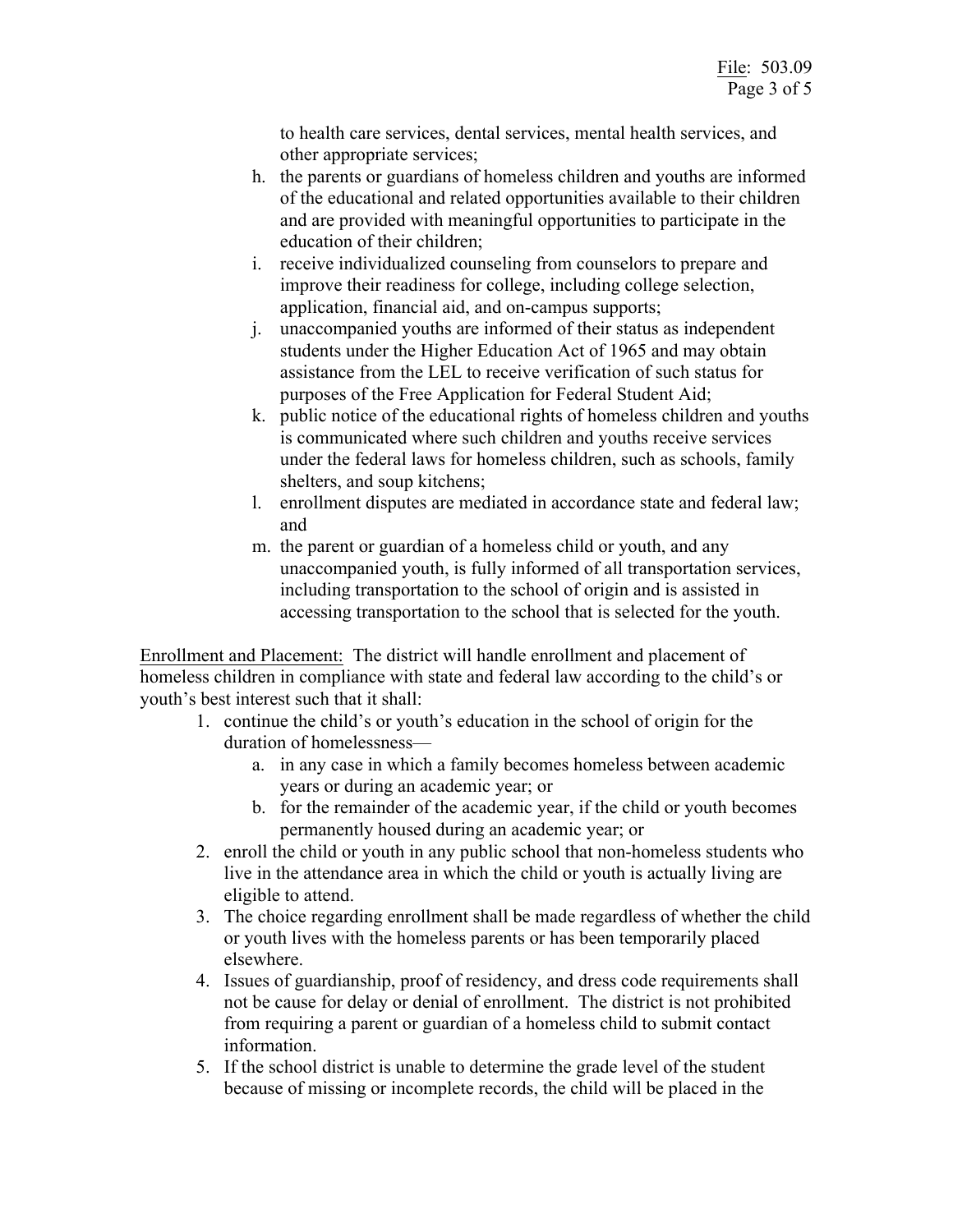appropriate grade level by the same procedures used for non-homeless children.

School Stability: In determining the best interest of the child or youth the district shall:

- 1. presume that keeping a homeless child or youth in the school of origin is in the child's or youth's best interest unless doing so is contrary to the request of the child's or youth's parent or guardian, or (in the case of an unaccompanied youth) the youth.
- 2. The district must consider student-centered factors related to a child's or youth's best interest including the impact of mobility on achievement, education, health, and safety, giving priority to the request of the child's or youth's parent or guardian, or (in the case of an unaccompanied youth) the youth.
- 3. If the district determines that it is not in a child's or youth's best interest to attend the school of origin, or the school requested by the parent, guardian, or unaccompanied youth, it must provide a written explanation of the reasons for its determination, in a manner and form that is understandable.

Enrollment Disputes: The dispute procedure must be made available for resolving disputes over eligibility, as well as school selection or enrollment. If a dispute arises over school selection or enrollment in a school:

- 1. the district shall immediately provide the child's parent or guardian or, in the case of an unaccompanied youth, the youth a written explanation of the decision made regarding the school selection including the right to appeal the decision. It shall be provided in a manner and form understandable to such parent, guardian, or unaccompanied youth and include the LEL contact information. The child or youth shall be immediately admitted to the school in which enrollment is sought, pending resolution of the dispute. Unaccompanied youths shall be assisted by the LEL in enrolling immediately.
- 2. Within thirty (30) days of receipt of the initial complaint, the LEL shall carry out the dispute resolution process in accordance with 92 NEC 19-005.002
- 3. The parent/guardian (or student, if applicable) may file a written appeal of the decision to the Nebraska Commissioner of Education. The Commissioner or designee may file a written response to the appeal within fifteen (15) calendar days of receipt of the appeal.
- 4. Within thirty (30) days of receipt of the Commissioner's decision, the parent/guardian (or student, if applicable) may file a written appeal of the decision with the State Board of Education and shall be governed by 92 NAC Rule 61.

Records: Any record ordinarily kept by the school, including immunization or medical records, academic records, birth certificates, guardianship records, and evaluations for special services or programs, regarding each homeless child or youth shall be maintained:

1. so that the records are available, in a timely fashion, when a child or youth enters a new school or school district;